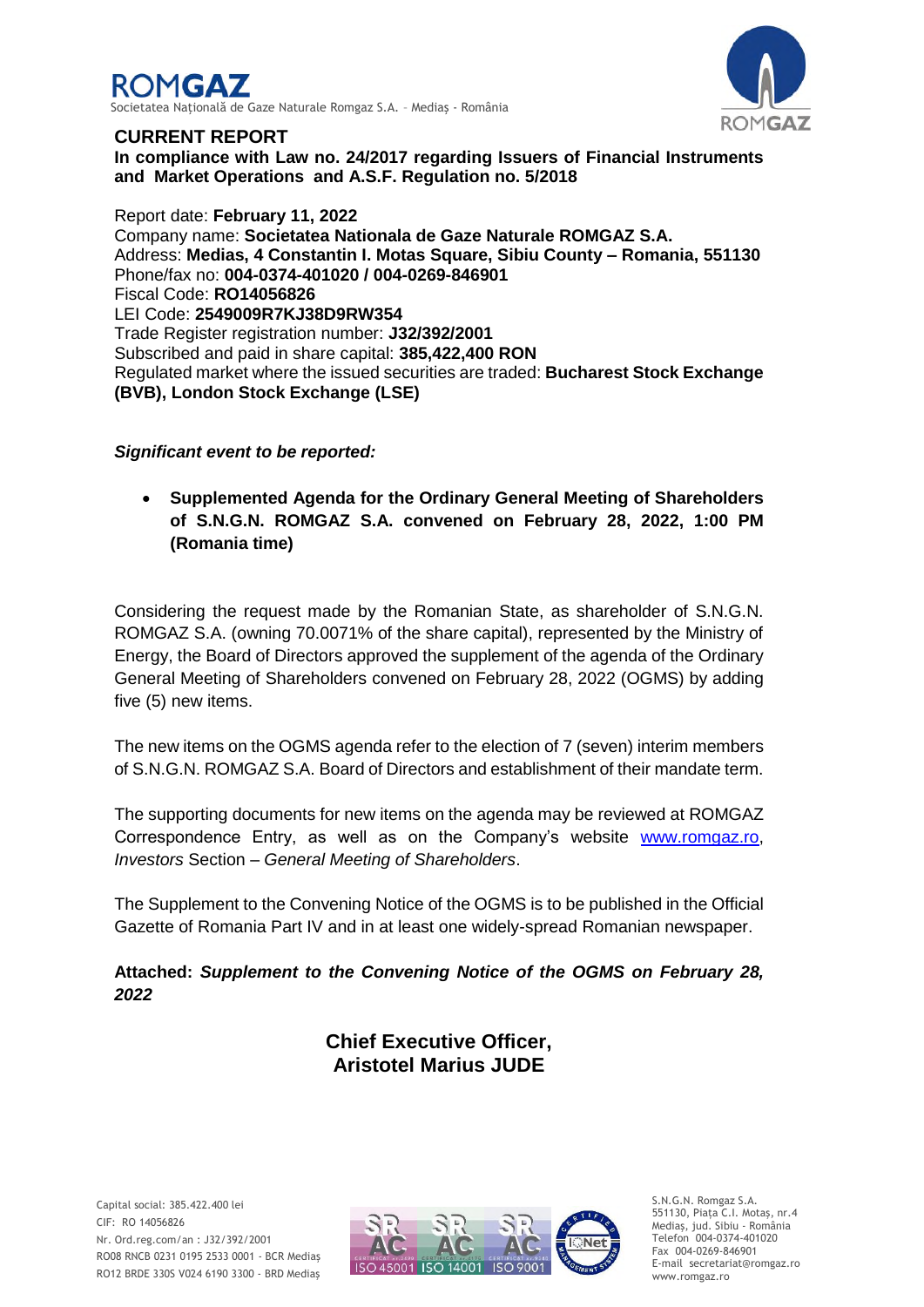

Societatea Naţională de Gaze Naturale Romgaz S.A. – Mediaş - România



### **SUPPLEMENT TO THE CONVENING NOTICE OF THE ORDINARY GENERAL MEETING OF SHAREHOLDERS on February 28, 2022**

The Board of Directors of Societatea Nationala de Gaze Naturale "ROMGAZ" – S.A., with the registered office in Medias, 4 Constantin Motas Square, Sibiu county, registered with the Trade Register Office of Sibiu Law Court under number J32/392/2001, fiscal registration number RO 14056826, considering the request to supplement the agenda of the Ordinary General Meeting of Shareholders (OGMS) on February 28, 2022 made by the shareholder the Romanian State, represented by the Ministry of Energy, by letter no. 10972/VDP from February 8, 2022, registered at S.N.G.N. ROMGAZ S.A. under no. 5035 from February 8, 2022, the provisions of art. 92, par. 3 of Law No. 24/2017 on issuers of financial instruments and market operations, the provisions of art. 189 of Regulation No. 5/2018 on issuers of financial instruments and market operations of the Financial Supervisory Authority, the provisions of art. 117<sup>1</sup> of Company Law No. 31/1990, the agenda of the Ordinary General Meeting of Shareholders on February 28, 2022, initially published in the Official Gazette – Part IV-a, No. 391 of January 26, 2022, in "Jurnalul National" daily newspaper No. 1061 of January 26, 2022 and on the company's website [\(www.romgaz.ro\)](http://www.romgaz.ro/) starting from January 26, 2022, will be supplemented as follows:

- **Selection of 7 (seven) interim members of the Board of Directors;**
- **Setting the duration of interim members' mandate to a period of 4 (four) months pursuant to the provisions of article 641, paragraph (5) of the GEO No. 109/2011 on corporate governance of public enterprises, beginning with March 14, 2022;**
- **Setting the fixed monthly gross allowance of non-executive interim members of the Board of Directors pursuant to the provisions of article 37, paragraph (2) of GEO No. 109/2011 on corporate governance of public enterprises;**
- **Approval of the form of the mandate contract to be concluded with the interim members of the Board of Directors;**
- **Mandating the representative of the majority shareholder, namely the Ministry of Energy, to sign the mandate contracts with the interim members of the Board of Directors.**

Therefore, following supplementation, the agenda of the Ordinary General Meeting of Shareholders on February 28, 2022, 1:00 pm (Romania time) that will take place at the SNGN ROMGAZ SA working point located in Bucharest, Sector 1, 59 Grigore Alexandrescu Street, 5<sup>th</sup> floor, where only shareholders who are registered on February 17, 2022 ("Reference Date") in the Company Shareholder Registry, kept and issued by the Depozitarul Central S.A, may attend and cast their vote, shall be the following:



S.N.G.N. Romgaz S.A. 551130, Piața C.I. Motaş, nr.4 Mediaş, jud. Sibiu - România Telefon: 004-0374 - 401020 Fax: 004-0269-846901 E-mail: secretariat@romgaz.ro www.romgaz.ro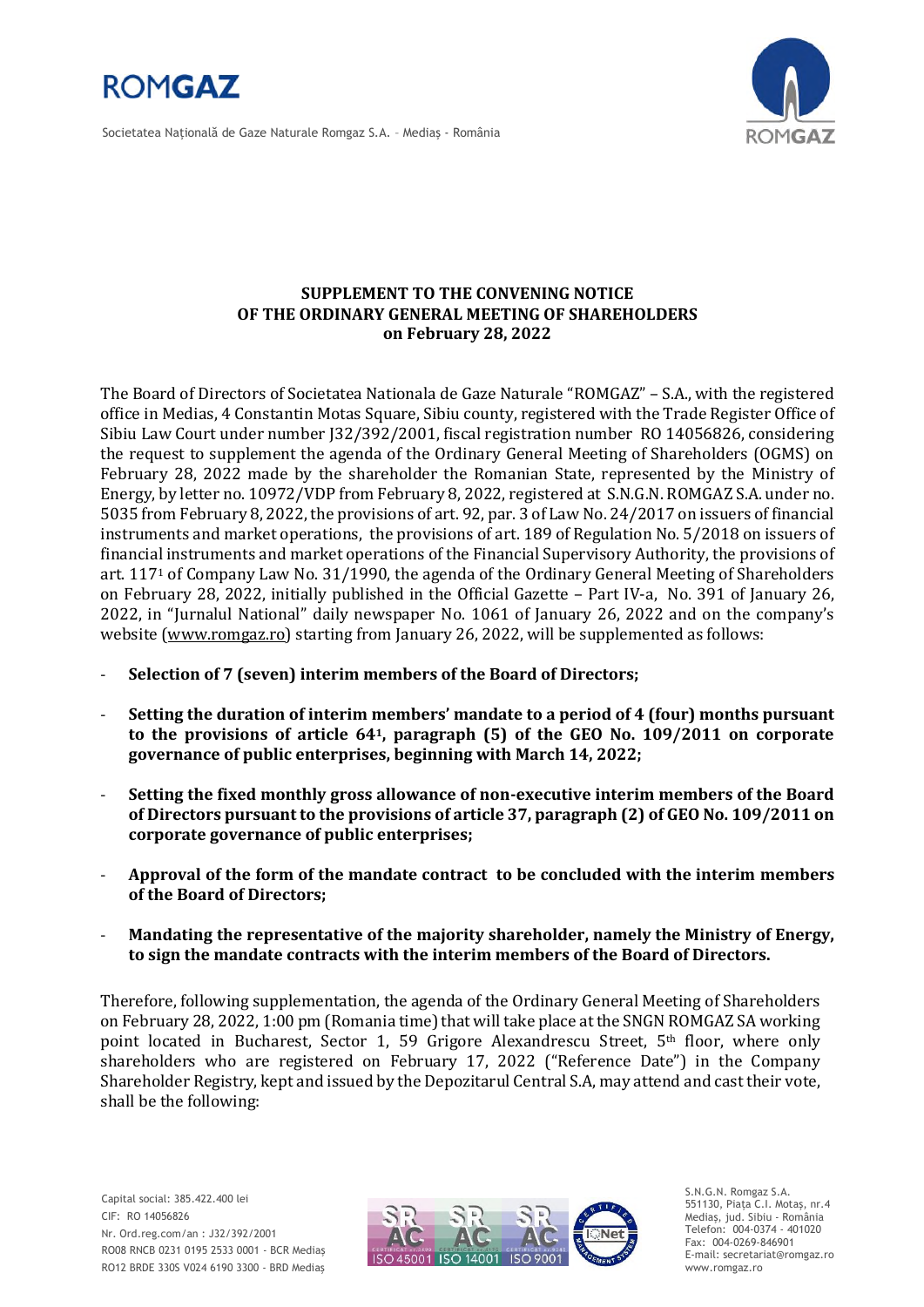### **AGENDA**

- **Item 1 Approval of Romgaz Individual Income and Expenditure Budget for 2022**
- **Item 2 Presentation of Romgaz Group Consolidated Income and Expenditure Budget for 2022**
- **Item 3 Ratification/Approval of Contracts on Transferring Gas Quantities covered by the Gas Sale and Purchase Agreement No. 8/2016, as modified and supplemented by subsequent Addenda, concluded with Compania Municipala Termoenergetica Bucuresti and S.C. Vest-Energo S.A.**
- **Item 4 Selection of 7 (seven) interim members of the Board of Directors**
- **Item 5 Setting the duration of interim members' mandate to a period of 4 (four) months pursuant to the provisions of article 641, paragraph (5) of the GEO No. 109/2011 on corporate governance of public enterprises, beginning with March 14, 2022**
- **Item 6 Setting the fixed monthly gross allowance of non-executive interim members of the Board of Directors pursuant to the provisions of article 37, paragraph (2) of GEO No. 109/2011 on corporate governance of public enterprises**
- **Item 7 Approval of the form of the mandate contract to be concluded with the interim members of the Board of Directors**
- **Item 8 Mandating the representative of the majority shareholder, namely the Ministry of Energy, to sign the mandate contracts with the interim members of the Board of Directors**
- **Item 9 Mandating the Chairman and the Secretary of the meeting to sign the Resolution of the Ordinary General Meeting of Shareholders**

The initial list comprising information on the last names, first names, places of residence and professional qualifications of the persons proposed for a director position shall be available to shareholders at **Romgaz Registry Desk** as well as on Company's website [\(https://www.romgaz.ro/en/shareholder-meetings\)](https://www.romgaz.ro/en/shareholder-meetings), starting with **February 16, 2022,** and can be consulted and supplemented with candidate proposals. Company shareholders can obtain, upon request, copies of the List containing information on the last names, first names, places of residence and professional qualifications of the persons proposed for a director position.

The proposal for candidates to elect S.N.G.N. "ROMGAZ" – S.A. Board members, has to be made in writing by shareholders and it has to fulfil cumulatively the following conditions:

- a) it will include the last and first name, identity card type, serial number and number of the identity card, permanent residence or residence, as the case may be, and citizenship of the shareholder, if the proposal is filed by one shareholder acting as natural person or the name, registered office address, the shareholder registration number and the name of the institution/public authority where the shareholder, legal person, has applied to obtain the legal status, if the request is filed by a shareholder acting as legal person;
- b) it will include, as the case may be, the last name, first name, personal identification number and citizenship of the legal representative who files the proposal on behalf of the shareholder;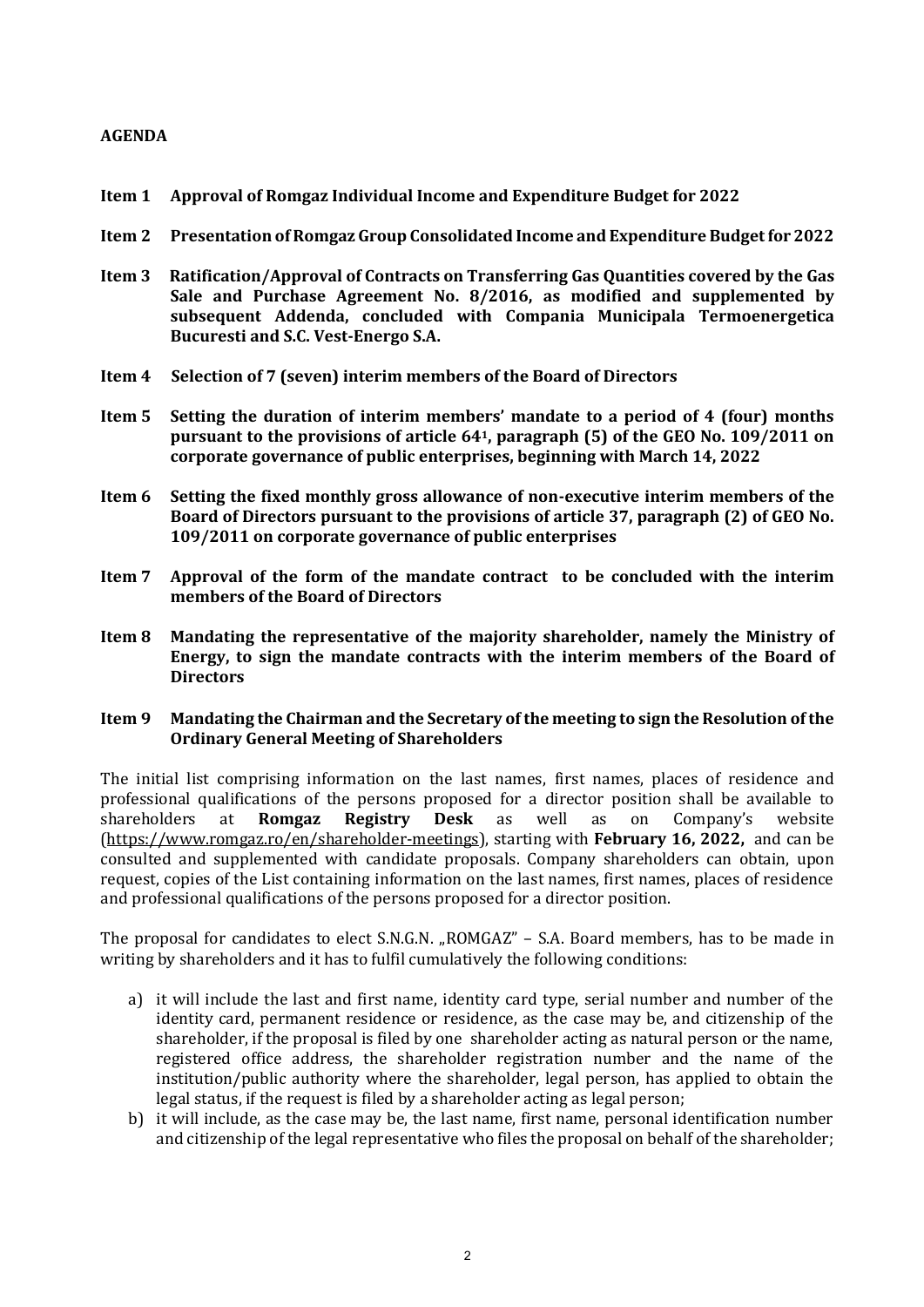- c) it will include, as the case may be, the last name, first name, personal identification number and citizenship of the conventional representative, natural persons, or name, registration number of the shareholder and the name of the institution/public authority where the shareholder, legal entity, has applied to obtain the legal status, and the last name and first name of the legal representative of the conventional representative legal persons, who files the proposal on behalf and on account of the shareholder;
- d) to indicate for each candidate the first and last name, residence and professional experience;
- e) to be accompanied by the candidate's CV in Romanian or English;
- f) to provide, for each of the proposed candidates, a letter of consent for processing personal data in accordance with the consent letter form published on the Company's website [\(https://www.romgaz.ro/en/shareholder-meetings\)](https://www.romgaz.ro/en/shareholder-meetings);
- g) to send it in Romanian or English at Romgaz Correspondence Entry by any type of courier service with proof of delivery, or by e-mail with incorporated extended electronic signature, in accordance with Law no. 455/2001 on the electronic signature, at [secretariat.aga@romgaz.ro](mailto:secretariat.aga%40romgaz.ro) by until **February 22, 2022, 3:00 pm** (Romania time). Both means of transmission shall be clearly marked with capital letters "FOR THE ORDINARY GENERAL MEETING OF SHAREHOLDERS OF FEBRUARY 28, 2022".

Starting with **February 22, 2022, 3:30 pm** the final list with information on the first and last name, residence and professional experience of the persons proposed for the director position, may be reviewed at ROMGAZ Correspondence Entry or by accessing the company's webpage [\(https://www.romgaz.ro/en/shareholder-meetings\)](https://www.romgaz.ro/en/shareholder-meetings).

To ensure the confidentiality of the vote for electing Board members, the vote will be casted by each shareholder/shareholder representative by distinct voting ballots and as the case may be based on special power of attorney or by a general power of attorney.

The voting ballot for the vote by correspondence for item 4 of the agenda for the election of Board members may be obtained in Romanian and in English starting with **February 22, 2022**, **3:30 pm** from ROMGAZ Correspondence Entry and from the company's webpage [\(https://www.romgaz.ro/en/shareholder-meetings\)](https://www.romgaz.ro/en/shareholder-meetings).

The special power of attorney for item 4 of the agenda for the election of Board members may be obtained in Romanian and in English starting with **February 22, 2022, 3:30 pm**, from ROMGAZ Correspondence Entry and from the company's webpage ([https://www.romgaz.ro/en/shareholder](https://www.romgaz.ro/en/shareholder-meetings)[meetings\)](https://www.romgaz.ro/en/shareholder-meetings) and it will be filled in by the shareholder in three copies: one for the shareholders, one for the representative and one for the Company.

The voting ballot for the vote by correspondence for the rest of the items of the agenda, as updated, will be available in Romanian and English, starting with **February 16, 2022** at ROMGAZ Correspondence Entry and from the company's webpage ([https://www.romgaz.ro/en/shareholder](https://www.romgaz.ro/en/shareholder-meetings)[meetings\)](https://www.romgaz.ro/en/shareholder-meetings).

The special power of attorney for the rest of the items of the agenda, as updated, will be available in Romanian and English, starting with **February 16, 2022** from ROMGAZ Correspondence Entry and from the company's webpage ([https://www.romgaz.ro/en/shareholder-meetings\)](https://www.romgaz.ro/en/shareholder-meetings).

The general power of attorney will be awarded by the shareholder acting as client, only to an agent as it is defined under Art. 2, Par. 1, point 20 of Law No. 24/2017 on issuers of financial instruments and market operations, or to an attorney-at-law.